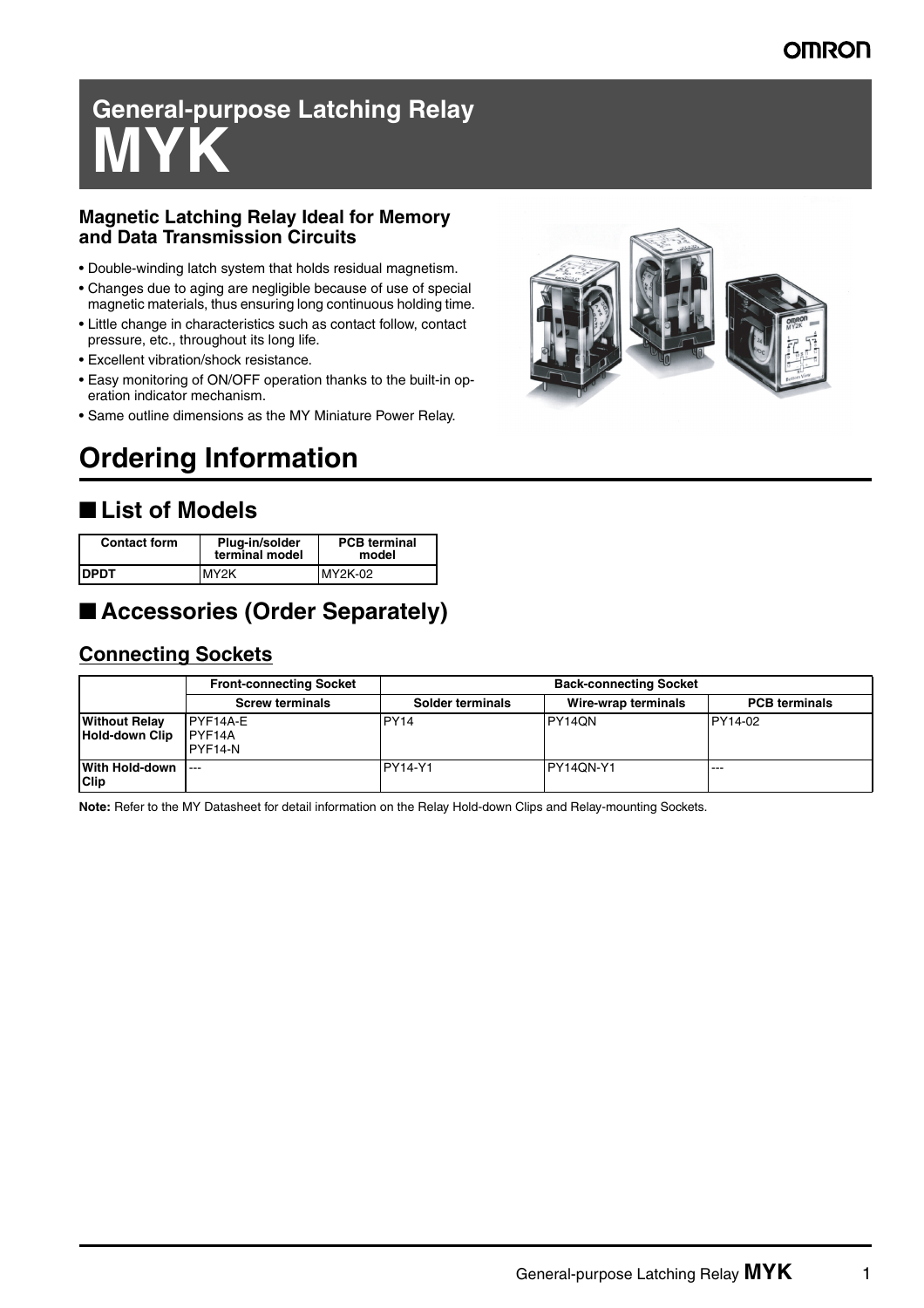## **Specifications**

### ■ **Coil Ratings**

| <b>Rated voltage</b><br>Set coil |       | <b>Reset coil</b> |                                    | Must-set<br>voltage | Must-<br>reset<br>voltage | Max.<br>voltage  | <b>Power</b><br>consumption<br>(Approx.) |       |      |      |                |              |
|----------------------------------|-------|-------------------|------------------------------------|---------------------|---------------------------|------------------|------------------------------------------|-------|------|------|----------------|--------------|
| <b>Rated current</b>             |       | Resistance        | Resistance<br><b>Rated current</b> |                     | % of rated voltage        |                  | Set coil                                 | Reset |      |      |                |              |
|                                  |       | 50 Hz             | 60 Hz                              |                     | 50 Hz                     | 60 Hz            |                                          |       |      |      |                | coil         |
| <b>AC</b>                        | 12V   | 57 mA             | 56 mA                              | $72 \Omega$         | 39 mA                     | 38.2 mA          | 130 $\Omega$                             | 80%   | 80%  | 110% | $0.6$ to $0.9$ | $0.2$ to 0.5 |
|                                  | 24 V  | 27.5 mA           | 26.4 mA                            | 320 $\Omega$        |                           | 18.6 mA 118.1 mA | 550 $\Omega$                             | max.  | max. |      | (60 Hz)        | (60 Hz)      |
|                                  | 50 V  | 14.0 mA           | $13.4 \text{ mA}$                  | $1.400\,\Omega$     | 3.5 <sub>m</sub> A        | $3.4 \text{ mA}$ | $3.000 \Omega$                           |       |      |      |                |              |
|                                  | 100 V | 7.1 mA            | 6.9 mA                             | 5.400 $\Omega$      | 3.5 <sub>m</sub> A        | 3.4 mA           | $3.000 \Omega$                           |       |      |      |                |              |
| <b>IDC</b>                       | 12V   | 110 mA            |                                    | 110 $\Omega$        | 50 mA                     |                  | 235 $\Omega$                             |       |      |      | 1.3W           | 0.6 W        |
|                                  | 24 V  | 52 mA             |                                    | 470 $\Omega$        | 25 mA                     |                  | 940 $\Omega$                             |       |      |      |                |              |

**Note: 1.** For AC models, the rated current values are half-wave rectified current values measured with a DC ammeter.

**2.** The rated current and coil resistance are measured at a coil temperature of 23°C with tolerances of +15%/–20% for AC rated current and ±15% for DC rated current, and +15% for DC coil resistance.

**3.** The AC coil resistance values are for reference only.

**4.** Performance characteristic data are measured at a coil temperature of 5°C to 35°C.

#### ■ **Contact Ratings**

| Item                            | Resistive load ( $cos\phi = 1$ ) | Inductive load (cos $\phi$ = 0.4) (L/R = 7 ms) |  |  |  |
|---------------------------------|----------------------------------|------------------------------------------------|--|--|--|
| <b>Rated load</b>               | 3 A at 220 VAC, 3 A at 24 VDC    | 0.8 A at 220 VAC, 1.5 A at 24 VDC              |  |  |  |
| <b>Rated carry current</b>      | 13 A                             |                                                |  |  |  |
| Max. switching voltage          | 250 VAC, 125 VDC                 |                                                |  |  |  |
| <b>Max. switching current</b>   | 13 A                             |                                                |  |  |  |
| Max. switching power            | 660 VA. 72 W                     | 176 VA. 36 W                                   |  |  |  |
| Failure rate* (reference value) | 1 mA at 1 VDC                    |                                                |  |  |  |

\***Note:** P level:  $\lambda_{60} = 0.1 \times 10^{-6}$ /operation

#### ■ **Characteristics**

| <b>Contact resistance</b>   | 50 m $\Omega$ max.                                                                                                                                                     |                                |  |  |
|-----------------------------|------------------------------------------------------------------------------------------------------------------------------------------------------------------------|--------------------------------|--|--|
| <b>Set time</b>             | Time:                                                                                                                                                                  | AC: 30 ms max.; DC: 15 ms max. |  |  |
|                             | Min. pulse width:                                                                                                                                                      | AC: 60 ms.; DC: 15 ms.         |  |  |
| <b>Reset time</b>           | Time:                                                                                                                                                                  | AC: 30 ms max.; DC: 15 ms max. |  |  |
|                             | Min. pulse width:                                                                                                                                                      | AC: 60 ms.; DC: 15 ms.         |  |  |
| Max. operating frequency    | Mechanical: 18,000 operations/hr<br>Electrical: 1,800 operations/hr (under rated load)                                                                                 |                                |  |  |
| Insulation resistance       | 100 $M\Omega$ min. (at 500 VDC)                                                                                                                                        |                                |  |  |
| Dielectric strength         | 1,500 VAC, 50/60 Hz for 1 min (1,000 VAC between contacts of same polarity and between set and reset<br>coils)                                                         |                                |  |  |
| <b>Vibration resistance</b> | Destruction: 10 to 55 to 10 Hz, 0.5 mm single amplitude (1.0 mm double amplitude)<br>Malfunction: 10 to 55 to 10 Hz, 0.5 mm single amplitude (1.0 mm double amplitude) |                                |  |  |
| <b>Shock resistance</b>     | Destruction: 1,000 m/s <sup>2</sup><br>Malfunction: 200 m/s <sup>2</sup>                                                                                               |                                |  |  |
| <b>Endurance</b>            | Mechanical: 100,000,000 operations min. (at 18,000 operations/hr)<br>200,000 operations min. (at 1,800 operations/hr)<br>Electrical:                                   |                                |  |  |
| <b>Ambient temperature</b>  | Operating: $-55^{\circ}$ C to 60 $^{\circ}$ C (with no icing)                                                                                                          |                                |  |  |
| <b>Ambient humidity</b>     | Operating:<br>5% to 85%                                                                                                                                                |                                |  |  |
| Weight                      | Approx. 30 g                                                                                                                                                           |                                |  |  |

**Note:** The data shown above are initial values.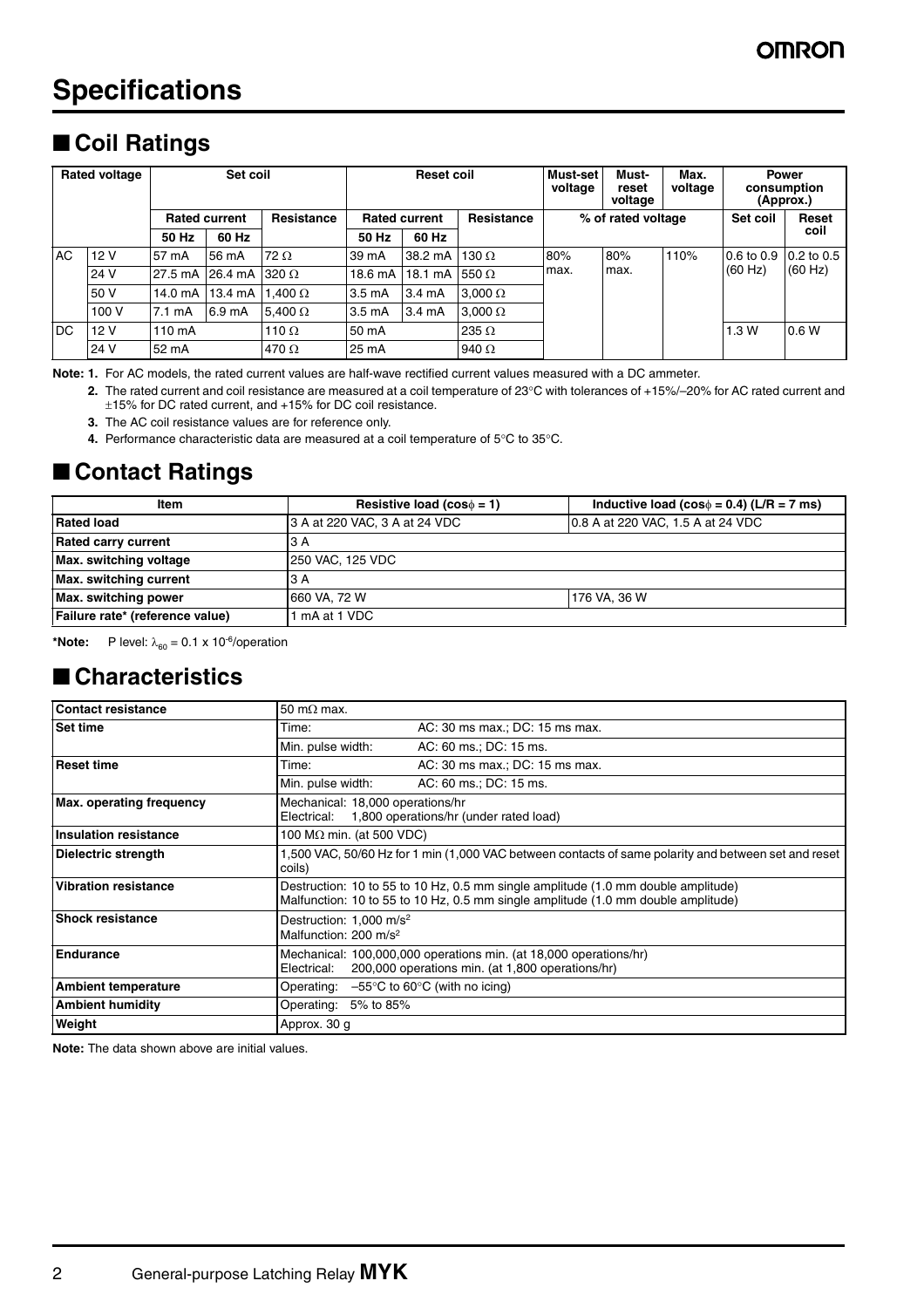## **Engineering Data**

#### **Maximum Switched Power Endurance**



## **Dimensions**

**MY2K**





**MY2K-02**





**Mounting Holes (Bottom View)**



**Note:** Dimensional tolerances are  $\pm 0.1$  mm.